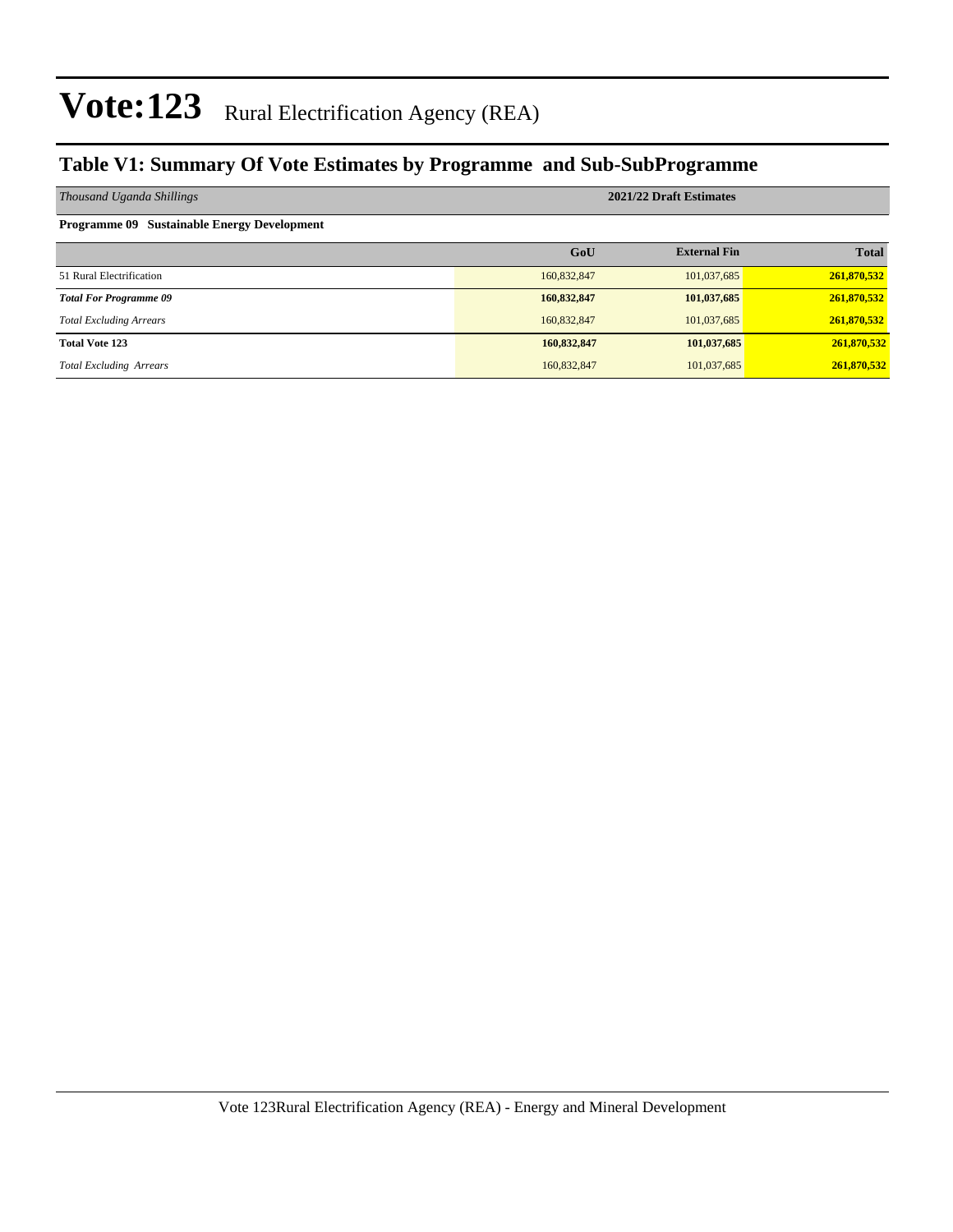### **Table V2: Summary Of Vote Estimates by Sub-SubProgramme,Department and Project**

| Thousand Uganda Shillings                                                                           |                  | 2020/21 Approved Budget |                  |              | 2021/22 Draft Estimates |                               |              |
|-----------------------------------------------------------------------------------------------------|------------------|-------------------------|------------------|--------------|-------------------------|-------------------------------|--------------|
| Sub-SubProgramme 51 Rural Electrification                                                           |                  |                         |                  |              |                         |                               |              |
| <b>Recurrent Budget Estimates</b>                                                                   | <b>Wage</b>      | <b>Non-Wage</b>         | <b>AIA</b>       | <b>Total</b> | <b>Wage</b>             | <b>Non-Wage</b>               | <b>Total</b> |
| 01 Rural Electrification Management                                                                 | 15,813,208       | 22,503,415              | $\overline{0}$   | 38,316,623   | 15,813,208              | 16,880,298                    | 32,693,506   |
| <b>Total Recurrent Budget Estimates for Sub-</b><br><b>SubProgramme</b>                             | 15,813,208       | 22,503,415              | $\bf{0}$         | 38,316,623   | 15,813,208              | 16,880,298                    | 32,693,506   |
| <b>Development Budget Estimates</b>                                                                 | <b>GoU Dev't</b> | <b>External Fin</b>     | <b>AIA</b>       | <b>Total</b> |                         | <b>GoU Dev't External Fin</b> | <b>Total</b> |
| 1262 Rural Electrification Project                                                                  | 118,139,341      | 56,094,416              | $\overline{0}$   | 174,233,757  | 116,704,473             | $\overline{0}$                | 116,704,473  |
| 1354 Grid Rural Electrification Project IDB I - Rural<br>Electrification                            | 0                | 5,701,702               | $\boldsymbol{0}$ | 5,701,702    | $\overline{0}$          | $\Omega$                      | $\bf{0}$     |
| 1428 Energy for Rural Transformation (ERT) Phase III                                                | $\overline{0}$   | 173,147,900             | $\mathbf{0}$     | 173,147,900  | $\mathbf{0}$            | 98,377,483                    | 98,377,483   |
| 1516 Construction of the 33KV Distribution Lines in<br>Kayunga, Kamuli and Kalungi Service Stations | $\overline{0}$   | 3,819,781               | $\mathbf{0}$     | 3,819,781    | $\overline{0}$          | $\Omega$                      | $\bf{0}$     |
| 1517 Bridging the demand gap through the accelerated rural<br>electrification Programme (TBEA)      | 10,000,000       | 112,092,972             | $\mathbf{0}$     | 122,092,972  | 10,000,000              | 1,000,000                     | 11,000,000   |
| 1518 Uganda Rural Electrification Access Project (UREAP)                                            | $\overline{0}$   | 157,410,000             | $\Omega$         | 157,410,000  | $\mathbf{0}$            | 1,660,202                     | 1,660,202    |
| 1753 Retooling of Rural Electrification Authority                                                   | $\overline{0}$   | $\mathbf{0}$            | $\overline{0}$   | $\bf{0}$     | 1,434,868               | $\Omega$                      | 1,434,868    |
| <b>Total Development Budget Estimates for Sub-</b><br><b>SubProgramme</b>                           | 128,139,341      | 508,266,771             | $\bf{0}$         | 636,406,112  | 128,139,341             | 101,037,685                   | 229,177,026  |
|                                                                                                     | GoU              | <b>External Fin</b>     | <b>AIA</b>       | <b>Total</b> | GoU                     | <b>External Fin</b>           | <b>Total</b> |
| <b>Total For Sub-SubProgramme 51</b>                                                                | 166,455,964      | 508,266,771             | $\bf{0}$         | 674,722,735  | 160,832,847             | 101,037,685                   | 261,870,532  |
| <b>Total Excluding Arrears</b>                                                                      | 166,455,964      | 508,266,771             | $\overline{0}$   | 674,722,735  | 160,832,847             | 101,037,685                   | 261,870,532  |
| <b>Total Vote 123</b>                                                                               | 166,455,964      | 508,266,771             | $\bf{0}$         | 674,722,735  | 160,832,847             | 101,037,685                   | 261,870,532  |
| <b>Total Excluding Arrears</b>                                                                      | 166,455,964      | 508,266,771             | $\mathbf{0}$     | 674,722,735  | 160,832,847             | 101,037,685                   | 261,870,532  |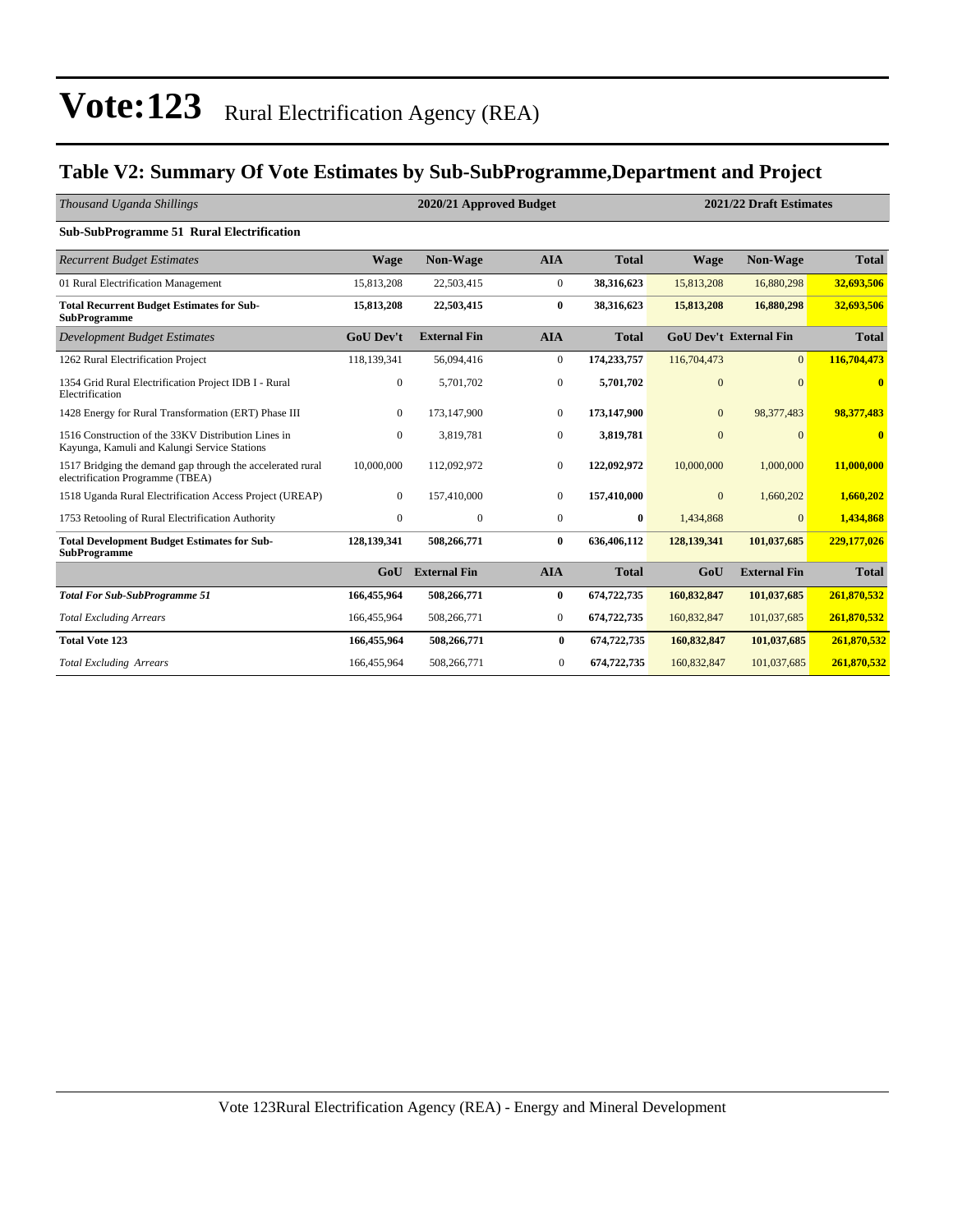### **Table V3: Summary Vote Estimates by Item**

| Thousand Uganda Shillings                                     |            | 2020/21 Approved Budget |                  |              | 2021/22 Draft Estimates |                     |              |  |
|---------------------------------------------------------------|------------|-------------------------|------------------|--------------|-------------------------|---------------------|--------------|--|
|                                                               | GoU        | <b>External Fin</b>     | AIA              | <b>Total</b> | GoU                     | <b>External Fin</b> | <b>Total</b> |  |
| <b>Employees, Goods and Services (Outputs Provided)</b>       | 38,316,623 | $\bf{0}$                | $\bf{0}$         | 38,316,623   | 32,693,506              | $\bf{0}$            | 32,693,506   |  |
| 211102 Contract Staff Salaries                                | 15,813,208 | $\bf{0}$                | $\boldsymbol{0}$ | 15,813,208   | 15,813,208              | $\bf{0}$            | 15,813,208   |  |
| 211103 Allowances (Inc. Casuals, Temporary)                   | 940,770    | $\bf{0}$                | $\bf{0}$         | 940,770      | 470,385                 | $\bf{0}$            | 470,385      |  |
| 212101 Social Security Contributions                          | 1,970,668  | $\bf{0}$                | $\bf{0}$         | 1,970,668    | 1,976,651               | $\bf{0}$            | 1,976,651    |  |
| 213001 Medical expenses (To employees)                        | 457,707    | $\bf{0}$                | $\bf{0}$         | 457,707      | 457,707                 | $\bf{0}$            | 457,707      |  |
| 213002 Incapacity, death benefits and funeral expenses        | 70,000     | $\bf{0}$                | $\bf{0}$         | 70,000       | 70,000                  | $\bf{0}$            | 70,000       |  |
| 213004 Gratuity Expenses                                      | 3,896,682  | $\bf{0}$                | $\bf{0}$         | 3,896,682    | 3,953,302               | $\bf{0}$            | 3,953,302    |  |
| 221001 Advertising and Public Relations                       | 454,100    | $\bf{0}$                | $\bf{0}$         | 454,100      | 1,325,128               | $\bf{0}$            | 1,325,128    |  |
| 221002 Workshops and Seminars                                 | 591,620    | $\bf{0}$                | $\bf{0}$         | 591,620      | 265,973                 | $\bf{0}$            | 265,973      |  |
| 221003 Staff Training                                         | 394,870    | $\bf{0}$                | $\bf{0}$         | 394,870      | 115,625                 | $\bf{0}$            | 115,625      |  |
| 221004 Recruitment Expenses                                   | 8,380      | $\bf{0}$                | $\bf{0}$         | 8,380        | 8,380                   | $\bf{0}$            | 8,380        |  |
| 221005 Hire of Venue (chairs, projector, etc)                 | 120,000    | $\bf{0}$                | $\bf{0}$         | 120,000      | 20,000                  | $\bf{0}$            | 20,000       |  |
| 221007 Books, Periodicals & Newspapers                        | 53,440     | $\bf{0}$                | $\bf{0}$         | 53,440       | 53,440                  | $\bf{0}$            | 53,440       |  |
| 221008 Computer supplies and Information Technology<br>(TT)   | 422,066    | $\bf{0}$                | 0                | 422,066      | 358,665                 | $\bf{0}$            | 358,665      |  |
| 221009 Welfare and Entertainment                              | 208,000    | $\bf{0}$                | 0                | 208,000      | 208,000                 | $\bf{0}$            | 208,000      |  |
| 221010 Special Meals and Drinks                               | 32,760     | $\bf{0}$                | $\bf{0}$         | 32,760       | 32,760                  | $\bf{0}$            | 32,760       |  |
| 221011 Printing, Stationery, Photocopying and Binding         | 288,592    | $\bf{0}$                | 0                | 288,592      | 318,000                 | $\bf{0}$            | 318,000      |  |
| 221012 Small Office Equipment                                 | 60,000     | $\bf{0}$                | $\bf{0}$         | 60,000       | 60,000                  | $\bf{0}$            | 60,000       |  |
| 221014 Bank Charges and other Bank related costs              | 50,000     | $\bf{0}$                | $\bf{0}$         | 50,000       | 50,000                  | $\bf{0}$            | 50,000       |  |
| 221016 IFMS Recurrent costs                                   | 67,550     | $\bf{0}$                | 0                | 67,550       | 67,550                  | $\bf{0}$            | 67,550       |  |
| 221017 Subscriptions                                          | 32,600     | $\bf{0}$                | $\bf{0}$         | 32,600       | 32,500                  | $\bf{0}$            | 32,500       |  |
| 222001 Telecommunications                                     | 184,800    | $\bf{0}$                | $\bf{0}$         | 184,800      | 185,400                 | $\bf{0}$            | 185,400      |  |
| 222002 Postage and Courier                                    | 40,000     | $\bf{0}$                | $\bf{0}$         | 40,000       | 40,000                  | $\bf{0}$            | 40,000       |  |
| 223003 Rent – (Produced Assets) to private entities           | 1,519,693  | $\bf{0}$                | $\bf{0}$         | 1,519,693    | 1,519,693               | $\bf{0}$            | 1,519,693    |  |
| 223004 Guard and Security services                            | 72,000     | $\bf{0}$                | $\bf{0}$         | 72,000       | 72,000                  | $\bf{0}$            | 72,000       |  |
| 223005 Electricity                                            | 120,000    | $\bf{0}$                | $\bf{0}$         | 120,000      | 120,000                 | $\bf{0}$            | 120,000      |  |
| 223006 Water                                                  | 24,000     | $\bf{0}$                | $\bf{0}$         | 24,000       | 24,000                  | $\bf{0}$            | 24,000       |  |
| 224004 Cleaning and Sanitation                                | 114,000    | $\bf{0}$                | $\bf{0}$         | 114,000      | 114,000                 | $\bf{0}$            | 114,000      |  |
| 225001 Consultancy Services- Short term                       | 1,598,921  | $\bf{0}$                | $\boldsymbol{0}$ | 1,598,921    | 200,000                 | $\boldsymbol{0}$    | 200,000      |  |
| 226001 Insurances                                             | 180,000    | $\bf{0}$                | $\bf{0}$         | 180,000      | 270,000                 | $\bf{0}$            | 270,000      |  |
| 227001 Travel inland                                          | 2,076,836  | $\bf{0}$                | $\bf{0}$         | 2,076,836    | 1,621,636               | $\bf{0}$            | 1,621,636    |  |
| 227002 Travel abroad                                          | 1,013,311  | $\boldsymbol{0}$        | 0                | 1,013,311    | 370,000                 | $\bf{0}$            | 370,000      |  |
| 227004 Fuel, Lubricants and Oils                              | 497,120    | $\boldsymbol{0}$        | 0                | 497,120      | 447,200                 | $\bf{0}$            | 447,200      |  |
| 228002 Maintenance - Vehicles                                 | 414,060    | $\bf{0}$                | $\bf{0}$         | 414,060      | 414,060                 | $\bf{0}$            | 414,060      |  |
| 228003 Maintenance – Machinery, Equipment $\&$<br>Furniture   | 25,000     | $\bf{0}$                | 0                | 25,000       | 25,000                  | $\bf{0}$            | 25,000       |  |
| 281504 Monitoring, Supervision & Appraisal of Capital<br>work | 3,481,154  | $\bf{0}$                | 0                | 3,481,154    | 1,613,244               | $\bf{0}$            | 1,613,244    |  |

Vote 123Rural Electrification Agency (REA) - Energy and Mineral Development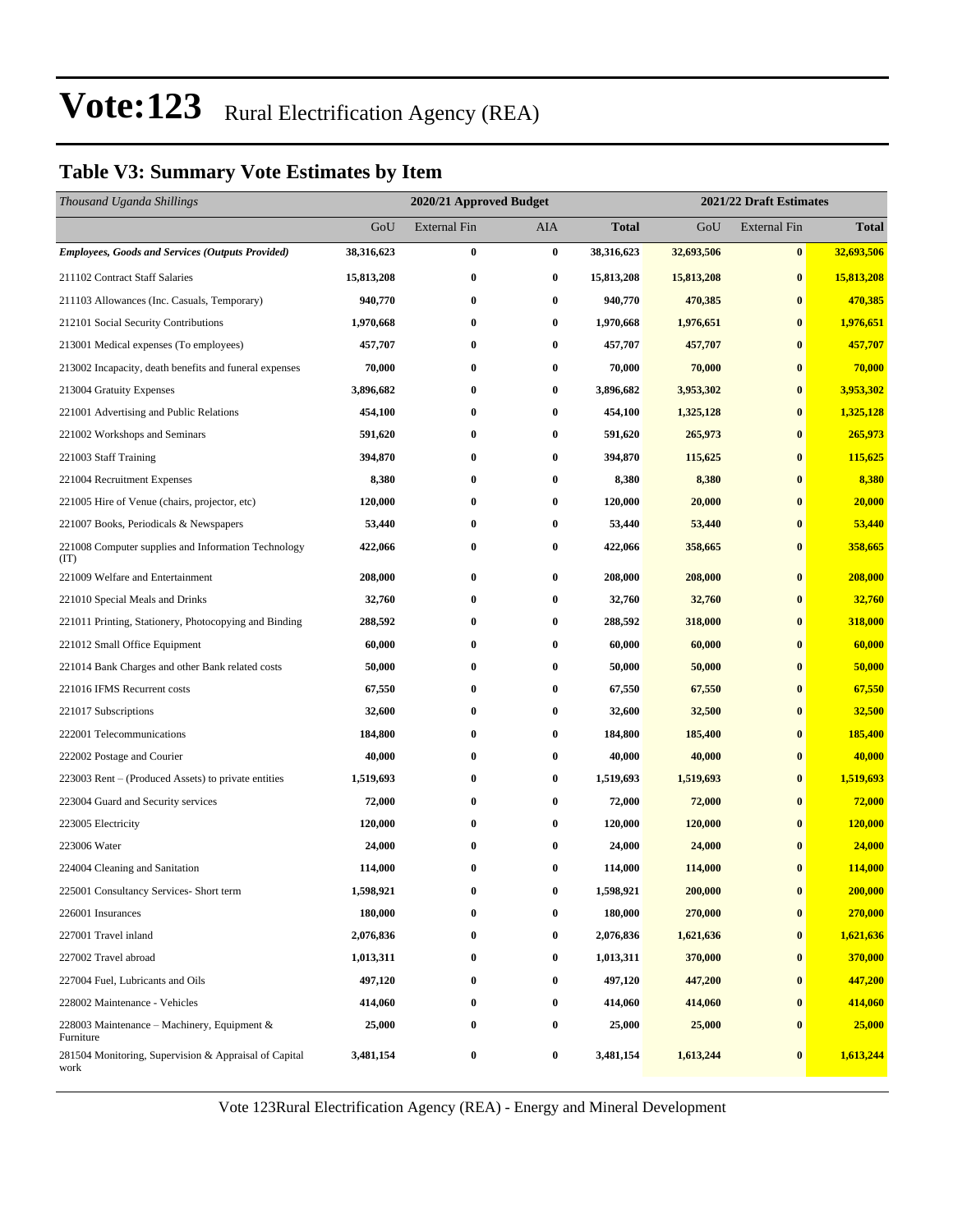| 282104 Compensation to 3rd Parties    | 1,022,716   | $\bf{0}$    | $\bf{0}$     | 1,022,716   | $\bf{0}$    | $\mathbf{0}$ | $\bf{0}$     |
|---------------------------------------|-------------|-------------|--------------|-------------|-------------|--------------|--------------|
| <b>Investment</b> (Capital Purchases) | 128,139,341 | 508,266,771 | $\bf{0}$     | 636,406,112 | 128,139,341 | 101,037,685  | 229,177,026  |
| 311101 Land                           | 900,000     | $\bf{0}$    | $\bf{0}$     | 900,000     | 900,000     | $\mathbf{0}$ | 900,000      |
| 312104 Other Structures               | 124,962,625 | 508,266,771 | $\bf{0}$     | 633,229,396 | 125,804,473 | 101,037,685  | 226,842,159  |
| 312201 Transport Equipment            | 1,460,000   | $\bf{0}$    | $\bf{0}$     | 1,460,000   | $\bf{0}$    | $\mathbf{0}$ | $\mathbf{0}$ |
| 312203 Furniture & Fixtures           | 194,400     | $\bf{0}$    | $\bf{0}$     | 194,400     | 144,550     | $\mathbf{0}$ | 144,550      |
| 312211 Office Equipment               | 50,000      | $\bf{0}$    | $\bf{0}$     | 50,000      | 50,000      | $\mathbf{0}$ | 50,000       |
| 312213 ICT Equipment                  | 572,316     | $\bf{0}$    | $\bf{0}$     | 572,316     | 1,240,318   | $\bf{0}$     | 1,240,318    |
| <b>Grand Total Vote 123</b>           | 166,455,964 | 508,266,771 | $\bf{0}$     | 674,722,735 | 160,832,847 | 101,037,685  | 261,870,532  |
| <b>Total Excluding Arrears</b>        | 166,455,964 | 508,266,771 | $\mathbf{0}$ | 674,722,735 | 160,832,847 | 101,037,685  | 261,870,532  |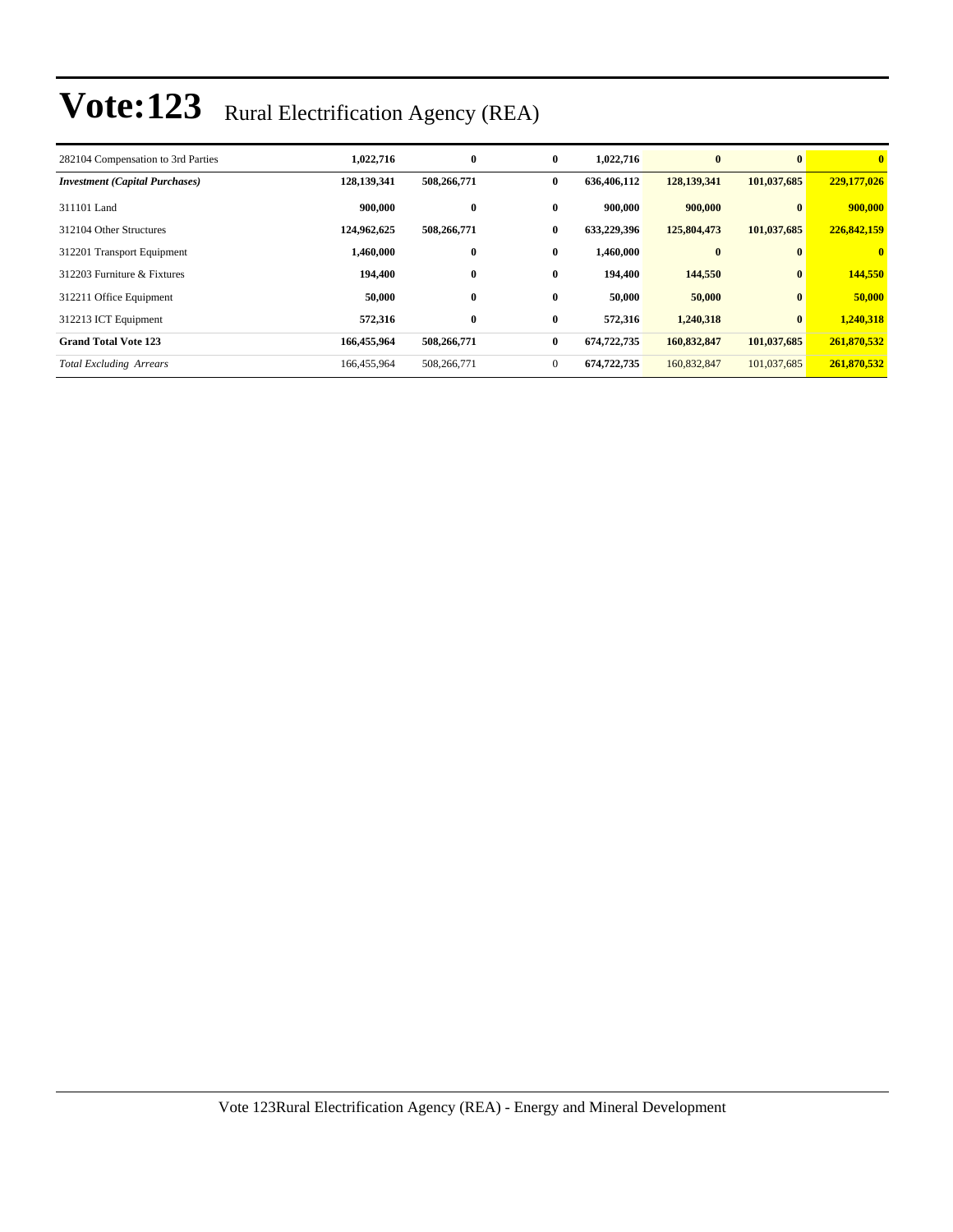### **Table V4: Detailed Estimates by Sub-SubProgramme, Department,Project and Output and Item**

#### *Sub-SubProgrammme 51 Rural Electrification*

*Recurrent Budget Estimates*

#### **Department 01 Rural Electrification Management**

| Thousand Uganda Shillings                                                      | 2020/21 Approved Budget |                  |                  |              | 2021/22 Draft Estimates |              |              |  |
|--------------------------------------------------------------------------------|-------------------------|------------------|------------------|--------------|-------------------------|--------------|--------------|--|
| <b>Outputs Provided</b>                                                        | Wage                    | Non Wage         | <b>AIA</b>       | <b>Total</b> | Wage                    | Non Wage     | <b>Total</b> |  |
| <b>Budget Output 035101 Policy planning, monitoring, and advisory services</b> |                         |                  |                  |              |                         |              |              |  |
| 211102 Contract Staff Salaries                                                 | 15,813,208              | $\boldsymbol{0}$ | $\boldsymbol{0}$ | 15,813,208   | 15,813,208              | $\mathbf{0}$ | 15,813,208   |  |
| 211103 Allowances (Inc. Casuals, Temporary)                                    | $\boldsymbol{0}$        | 940,770          | $\boldsymbol{0}$ | 940,770      | $\mathbf{0}$            | 470,385      | 470,385      |  |
| 212101 Social Security Contributions                                           | $\boldsymbol{0}$        | 1,970,668        | $\boldsymbol{0}$ | 1,970,668    | $\mathbf{0}$            | 1,976,651    | 1,976,651    |  |
| 213001 Medical expenses (To employees)                                         | $\overline{0}$          | 457,707          | $\mathbf{0}$     | 457,707      | $\mathbf{0}$            | 457,707      | 457,707      |  |
| 213002 Incapacity, death benefits and funeral expenses                         | $\boldsymbol{0}$        | 70,000           | $\boldsymbol{0}$ | 70,000       | $\boldsymbol{0}$        | 70,000       | 70,000       |  |
| 213004 Gratuity Expenses                                                       | $\boldsymbol{0}$        | 3,896,682        | $\boldsymbol{0}$ | 3,896,682    | $\mathbf{0}$            | 3,953,302    | 3,953,302    |  |
| 221001 Advertising and Public Relations                                        | $\boldsymbol{0}$        | 454,100          | $\boldsymbol{0}$ | 454,100      | $\mathbf{0}$            | 1,325,128    | 1,325,128    |  |
| 221002 Workshops and Seminars                                                  | $\mathbf{0}$            | 591,620          | $\mathbf{0}$     | 591,620      | $\mathbf{0}$            | 265,973      | 265,973      |  |
| 221003 Staff Training                                                          | $\boldsymbol{0}$        | 394,870          | $\boldsymbol{0}$ | 394,870      | $\mathbf{0}$            | 115,625      | 115,625      |  |
| 221004 Recruitment Expenses                                                    | $\mathbf{0}$            | 8,380            | $\boldsymbol{0}$ | 8,380        | $\mathbf{0}$            | 8,380        | 8,380        |  |
| 221005 Hire of Venue (chairs, projector, etc)                                  | $\boldsymbol{0}$        | 120,000          | $\boldsymbol{0}$ | 120,000      | $\boldsymbol{0}$        | 20,000       | 20,000       |  |
| 221007 Books, Periodicals & Newspapers                                         | $\boldsymbol{0}$        | 53,440           | $\boldsymbol{0}$ | 53,440       | $\mathbf{0}$            | 53,440       | 53,440       |  |
| 221008 Computer supplies and Information Technology (IT)                       | $\boldsymbol{0}$        | 422,066          | $\boldsymbol{0}$ | 422,066      | $\boldsymbol{0}$        | 358,665      | 358,665      |  |
| 221009 Welfare and Entertainment                                               | $\overline{0}$          | 208,000          | $\boldsymbol{0}$ | 208,000      | $\mathbf{0}$            | 208,000      | 208,000      |  |
| 221010 Special Meals and Drinks                                                | $\boldsymbol{0}$        | 32,760           | $\boldsymbol{0}$ | 32,760       | $\boldsymbol{0}$        | 32,760       | 32,760       |  |
| 221011 Printing, Stationery, Photocopying and Binding                          | $\boldsymbol{0}$        | 288,592          | $\boldsymbol{0}$ | 288,592      | $\mathbf{0}$            | 318,000      | 318,000      |  |
| 221012 Small Office Equipment                                                  | $\mathbf{0}$            | 60,000           | $\boldsymbol{0}$ | 60,000       | $\mathbf{0}$            | 60,000       | 60,000       |  |
| 221014 Bank Charges and other Bank related costs                               | $\overline{0}$          | 50,000           | $\boldsymbol{0}$ | 50,000       | $\mathbf{0}$            | 50,000       | 50,000       |  |
| 221016 IFMS Recurrent costs                                                    | $\boldsymbol{0}$        | 67,550           | $\boldsymbol{0}$ | 67,550       | $\mathbf{0}$            | 67,550       | 67,550       |  |
| 221017 Subscriptions                                                           | $\boldsymbol{0}$        | 32,600           | $\boldsymbol{0}$ | 32,600       | $\boldsymbol{0}$        | 32,500       | 32,500       |  |
| 222001 Telecommunications                                                      | $\boldsymbol{0}$        | 184,800          | $\boldsymbol{0}$ | 184,800      | $\mathbf{0}$            | 185,400      | 185,400      |  |
| 222002 Postage and Courier                                                     | $\boldsymbol{0}$        | 40,000           | $\boldsymbol{0}$ | 40,000       | $\boldsymbol{0}$        | 40,000       | 40,000       |  |
| 223003 Rent – (Produced Assets) to private entities                            | $\boldsymbol{0}$        | 1,519,693        | $\boldsymbol{0}$ | 1,519,693    | $\mathbf{0}$            | 1,519,693    | 1,519,693    |  |
| 223004 Guard and Security services                                             | $\boldsymbol{0}$        | 72,000           | $\mathbf{0}$     | 72,000       | $\mathbf{0}$            | 72,000       | 72,000       |  |
| 223005 Electricity                                                             | $\overline{0}$          | 120,000          | $\boldsymbol{0}$ | 120,000      | $\boldsymbol{0}$        | 120,000      | 120,000      |  |
| 223006 Water                                                                   | $\boldsymbol{0}$        | 24,000           | $\boldsymbol{0}$ | 24,000       | $\boldsymbol{0}$        | 24,000       | 24,000       |  |
| 224004 Cleaning and Sanitation                                                 | $\boldsymbol{0}$        | 114,000          | $\boldsymbol{0}$ | 114,000      | $\mathbf{0}$            | 114,000      | 114,000      |  |
| 225001 Consultancy Services- Short term                                        | $\boldsymbol{0}$        | 1,598,921        | $\boldsymbol{0}$ | 1,598,921    | $\mathbf{0}$            | 200,000      | 200,000      |  |
| 226001 Insurances                                                              | $\boldsymbol{0}$        | 180,000          | $\boldsymbol{0}$ | 180,000      | $\mathbf{0}$            | 270,000      | 270,000      |  |
| 227001 Travel inland                                                           | $\boldsymbol{0}$        | 2,076,836        | $\boldsymbol{0}$ | 2,076,836    | $\mathbf{0}$            | 1,621,636    | 1,621,636    |  |
| 227002 Travel abroad                                                           | $\overline{0}$          | 1,013,311        | $\mathbf{0}$     | 1,013,311    | $\overline{0}$          | 370,000      | 370,000      |  |

Vote 123Rural Electrification Agency (REA) - Energy and Mineral Development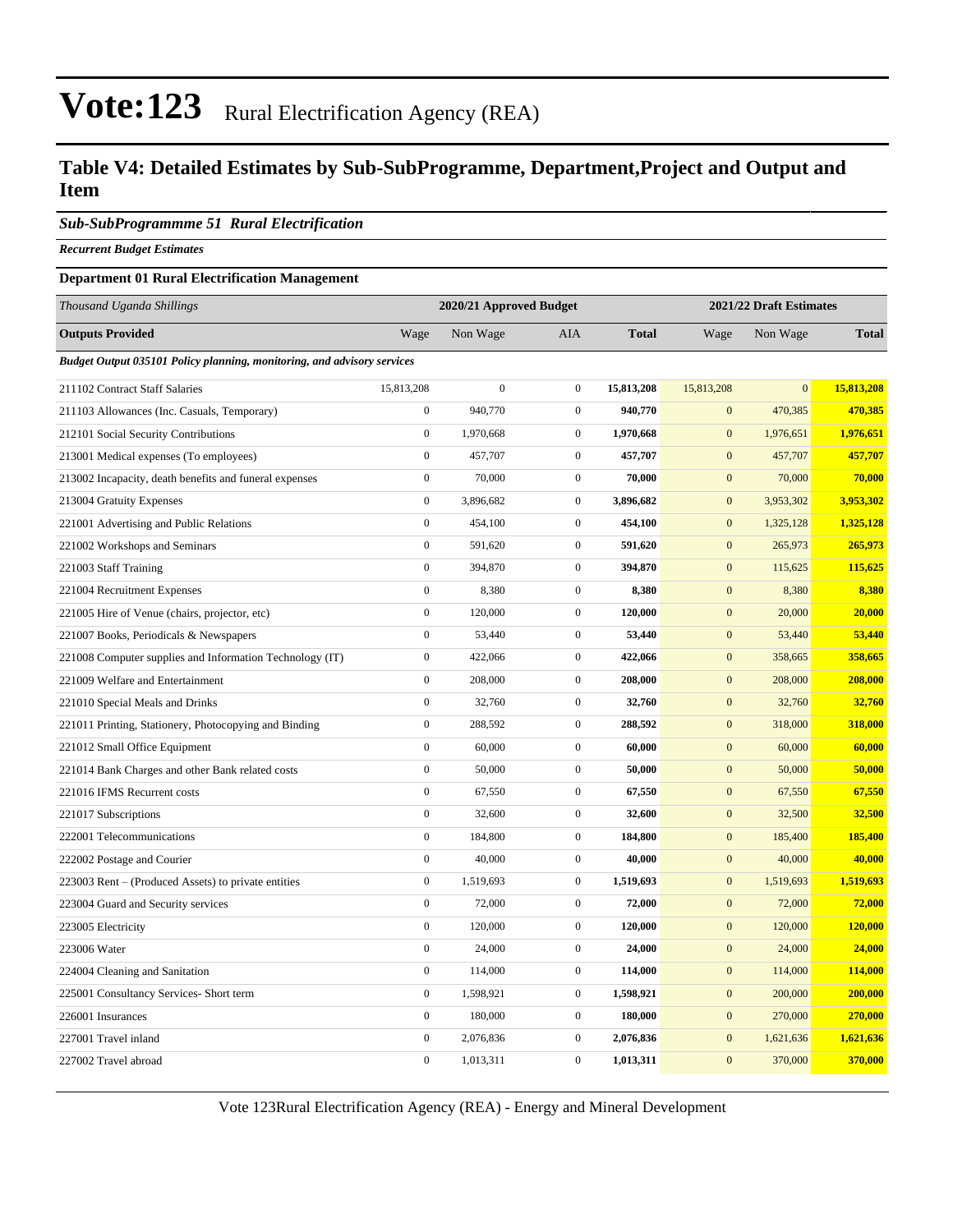| 227004 Fuel, Lubricants and Oils                           | $\mathbf{0}$   | 497,120    | $\mathbf{0}$ | 497,120    | $\boldsymbol{0}$ | 447,200    | 447,200      |
|------------------------------------------------------------|----------------|------------|--------------|------------|------------------|------------|--------------|
| 228002 Maintenance - Vehicles                              | $\mathbf{0}$   | 414,060    | $\mathbf{0}$ | 414,060    | $\boldsymbol{0}$ | 414,060    | 414,060      |
| 228003 Maintenance – Machinery, Equipment & Furniture      | $\mathbf{0}$   | 25,000     | $\mathbf{0}$ | 25,000     | $\mathbf{0}$     | 25,000     | 25,000       |
| 282104 Compensation to 3rd Parties                         | $\mathbf{0}$   | 1,022,716  | $\mathbf{0}$ | 1,022,716  | $\overline{0}$   |            | $\mathbf{0}$ |
| 281504 Monitoring, Supervision & Appraisal of Capital work | $\overline{0}$ | 3.481.154  | $\Omega$     | 3,481,154  | $\mathbf{0}$     | 1,613,244  | 1,613,244    |
| <b>Total Cost of Budget Output 01</b>                      | 15,813,208     | 22,503,415 | 0            | 38,316,623 | 15,813,208       | 16,880,298 | 32,693,506   |
| <b>Total Cost Of Outputs Provided</b>                      | 15,813,208     | 22,503,415 | $\bf{0}$     | 38,316,623 | 15,813,208       | 16,880,298 | 32,693,506   |
| <b>Total Cost for Department 01</b>                        | 15,813,208     | 22,503,415 | $\mathbf{0}$ | 38,316,623 | 15,813,208       | 16,880,298 | 32,693,506   |
| <b>Total Excluding Arrears</b>                             | 15,813,208     | 22,503,415 | $\mathbf{0}$ | 38,316,623 | 15,813,208       | 16,880,298 | 32,693,506   |
| _ _ _ _ _ _                                                |                |            |              |            |                  |            |              |

*Development Budget Estimates*

#### **Project 1262 Rural Electrification Project**

| Thousand Uganda Shillings                                                           |             | 2020/21 Approved Budget       |                | 2021/22 Draft Estimates |                               |                       |                         |
|-------------------------------------------------------------------------------------|-------------|-------------------------------|----------------|-------------------------|-------------------------------|-----------------------|-------------------------|
| <b>Capital Purchases</b>                                                            |             | <b>GoU Dev't External Fin</b> | <b>AIA</b>     | <b>Total</b>            | <b>GoU Dev't External Fin</b> |                       | <b>Total</b>            |
| <b>Budget Output 035180 Construction of Rural Electrification Schemes (On-grid)</b> |             |                               |                |                         |                               |                       |                         |
| 311101 Land                                                                         | 900,000     | $\mathbf{0}$                  | $\mathbf{0}$   | 900,000                 | 900,000                       | $\mathbf{0}$          | 900,000                 |
| 312104 Other Structures                                                             | 114,962,625 | 56,094,416                    | $\overline{0}$ | 171,057,041             | 115,804,473                   | $\mathbf{0}$          | 115,804,473             |
| 312201 Transport Equipment                                                          | 1,460,000   | $\mathbf{0}$                  | $\overline{0}$ | 1,460,000               | $\mathbf{0}$                  | $\mathbf{0}$          | $\mathbf{0}$            |
| 312203 Furniture & Fixtures                                                         | 194,400     | $\mathbf{0}$                  | $\overline{0}$ | 194,400                 | $\mathbf{0}$                  | $\mathbf{0}$          | $\mathbf{0}$            |
| 312211 Office Equipment                                                             | 50,000      | $\mathbf{0}$                  | $\overline{0}$ | 50,000                  | $\mathbf{0}$                  | $\mathbf{0}$          | $\overline{\mathbf{0}}$ |
| 312213 ICT Equipment                                                                | 572,316     | $\mathbf{0}$                  | $\mathbf{0}$   | 572,316                 | $\mathbf{0}$                  | $\overline{0}$        | $\overline{\mathbf{0}}$ |
| <b>Total Cost Of Budget Output 035180</b>                                           | 118,139,341 | 56,094,416                    | 0              | 174,233,757             | 116,704,473                   | $\boldsymbol{\theta}$ | 116,704,473             |
| <b>Total Cost for Capital Purchases</b>                                             | 118,139,341 | 56,094,416                    | $\bf{0}$       | 174,233,757             | 116,704,473                   | $\mathbf{0}$          | 116,704,473             |
| <b>Total Cost for Project: 1262</b>                                                 | 118,139,341 | 56,094,416                    | $\mathbf{0}$   | 174,233,757             | 116,704,473                   | $\mathbf{0}$          | 116,704,473             |
| <b>Total Excluding Arrears</b>                                                      | 118,139,341 | 56,094,416                    | $\overline{0}$ | 174,233,757             | 116,704,473                   | $\mathbf{0}$          | 116,704,473             |

#### **Project 1354 Grid Rural Electrification Project IDB I - Rural Electrification**

| Thousand Uganda Shillings                                                           |                                             | 2020/21 Approved Budget | 2021/22 Draft Estimates |              |                               |                       |              |
|-------------------------------------------------------------------------------------|---------------------------------------------|-------------------------|-------------------------|--------------|-------------------------------|-----------------------|--------------|
| <b>Capital Purchases</b>                                                            | <b>GoU Dev't External Fin</b><br><b>AIA</b> |                         |                         | <b>Total</b> | <b>GoU Dev't External Fin</b> |                       | <b>Total</b> |
| <b>Budget Output 035180 Construction of Rural Electrification Schemes (On-grid)</b> |                                             |                         |                         |              |                               |                       |              |
| 312104 Other Structures                                                             | $\mathbf{0}$                                | 5.701.702               | $\mathbf{0}$            | 5.701.702    | $\mathbf{0}$                  | $\mathbf{0}$          | $\mathbf{0}$ |
| Total Cost Of Budget Output 035180                                                  | 0                                           | 5,701,702               | 0                       | 5,701,702    | $\boldsymbol{\theta}$         | $\boldsymbol{\theta}$ | $\theta$     |
| <b>Total Cost for Capital Purchases</b>                                             | $\mathbf{0}$                                | 5.701.702               | $\mathbf{0}$            | 5.701.702    | $\overline{0}$                | $\Omega$              | $\mathbf{0}$ |
| <b>Total Cost for Project: 1354</b>                                                 | $\Omega$                                    | 5.701.702               | $\Omega$                | 5.701.702    | $\overline{0}$                | $\Omega$              | $\mathbf{0}$ |
| <b>Total Excluding Arrears</b>                                                      | $\mathbf{0}$                                | 5.701.702               | $\mathbf{0}$            | 5.701.702    | $\overline{0}$                | $\overline{0}$        | $\mathbf{0}$ |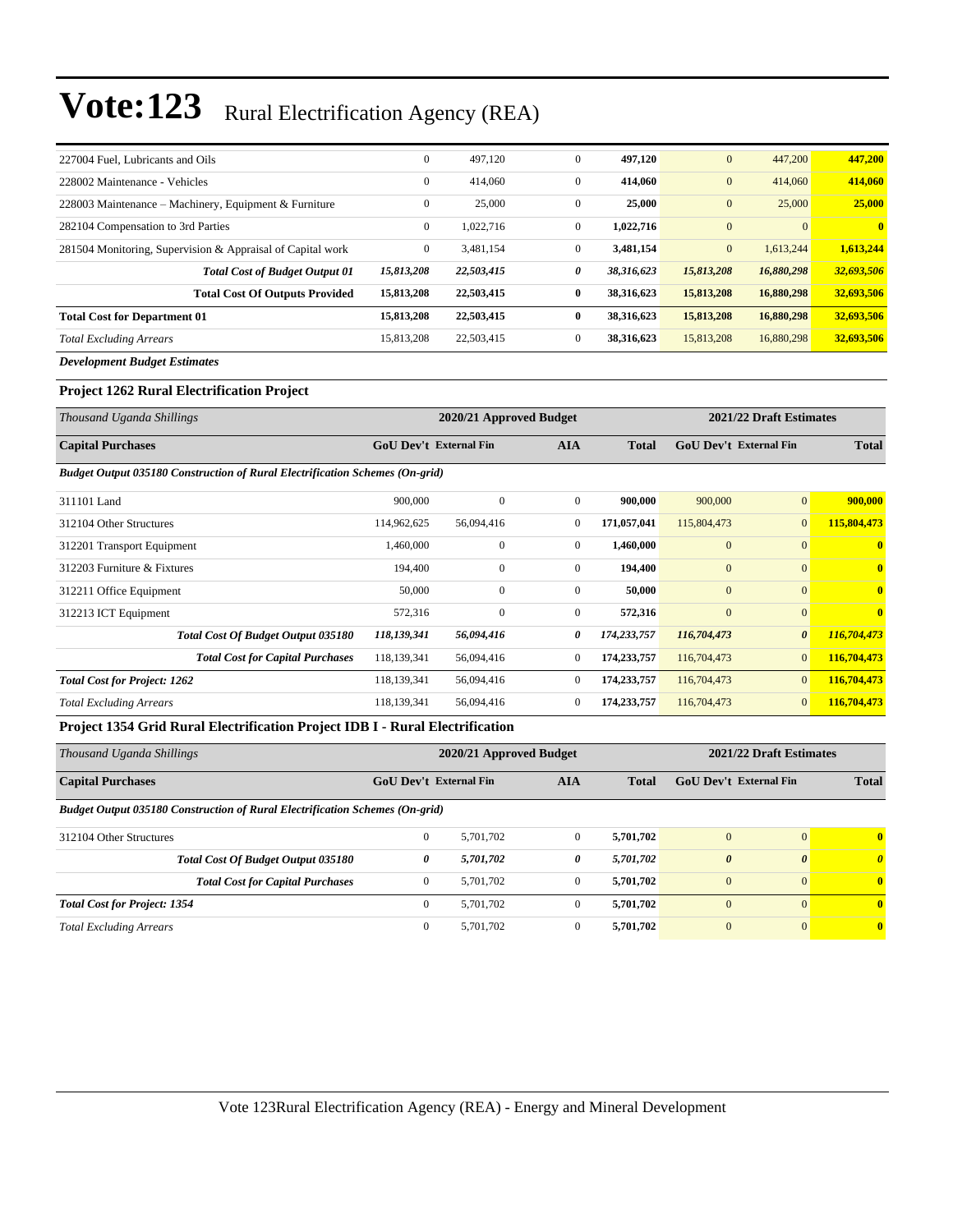#### **Project 1428 Energy for Rural Transformation (ERT) Phase III**

| Thousand Uganda Shillings                                                                                | 2020/21 Approved Budget              |                         |                  |              |                         | 2021/22 Draft Estimates |                       |  |
|----------------------------------------------------------------------------------------------------------|--------------------------------------|-------------------------|------------------|--------------|-------------------------|-------------------------|-----------------------|--|
| <b>Capital Purchases</b>                                                                                 | GoU Dev't External Fin               |                         | <b>AIA</b>       | <b>Total</b> |                         | GoU Dev't External Fin  | <b>Total</b>          |  |
| Budget Output 035180 Construction of Rural Electrification Schemes (On-grid)                             |                                      |                         |                  |              |                         |                         |                       |  |
| 312104 Other Structures                                                                                  | $\boldsymbol{0}$                     | 173,147,900             | $\boldsymbol{0}$ | 173,147,900  | $\boldsymbol{0}$        | 98,377,483              | 98,377,483            |  |
| Total Cost Of Budget Output 035180                                                                       | 0                                    | 173,147,900             | 0                | 173,147,900  | $\boldsymbol{\theta}$   | 98,377,483              | 98,377,483            |  |
| <b>Total Cost for Capital Purchases</b>                                                                  | $\boldsymbol{0}$                     | 173,147,900             | $\boldsymbol{0}$ | 173,147,900  | $\mathbf{0}$            | 98, 377, 483            | 98,377,483            |  |
| <b>Total Cost for Project: 1428</b>                                                                      | $\boldsymbol{0}$                     | 173,147,900             | $\boldsymbol{0}$ | 173,147,900  | $\mathbf{0}$            | 98,377,483              | 98,377,483            |  |
| <b>Total Excluding Arrears</b>                                                                           | $\boldsymbol{0}$                     | 173,147,900             | $\boldsymbol{0}$ | 173,147,900  | $\boldsymbol{0}$        | 98,377,483              | 98,377,483            |  |
| Project 1516 Construction of the 33KV Distribution Lines in Kayunga, Kamuli and Kalungi Service Stations |                                      |                         |                  |              |                         |                         |                       |  |
| Thousand Uganda Shillings                                                                                |                                      | 2020/21 Approved Budget |                  |              |                         | 2021/22 Draft Estimates |                       |  |
| <b>Capital Purchases</b>                                                                                 | GoU Dev't External Fin               |                         | <b>AIA</b>       | <b>Total</b> |                         | GoU Dev't External Fin  | <b>Total</b>          |  |
| Budget Output 035180 Construction of Rural Electrification Schemes (On-grid)                             |                                      |                         |                  |              |                         |                         |                       |  |
| 312104 Other Structures                                                                                  | $\boldsymbol{0}$                     | 3,819,781               | $\boldsymbol{0}$ | 3,819,781    | $\boldsymbol{0}$        | $\boldsymbol{0}$        | $\bf{0}$              |  |
| Total Cost Of Budget Output 035180                                                                       | 0                                    | 3,819,781               | 0                | 3,819,781    | $\boldsymbol{\theta}$   | $\boldsymbol{\theta}$   | $\boldsymbol{\theta}$ |  |
| <b>Total Cost for Capital Purchases</b>                                                                  | $\mathbf{0}$                         | 3,819,781               | $\boldsymbol{0}$ | 3,819,781    | $\boldsymbol{0}$        | $\mathbf{0}$            | $\bf{0}$              |  |
| <b>Total Cost for Project: 1516</b>                                                                      | $\mathbf{0}$                         | 3,819,781               | $\boldsymbol{0}$ | 3,819,781    | $\mathbf{0}$            | $\mathbf{0}$            | $\bf{0}$              |  |
| <b>Total Excluding Arrears</b>                                                                           | $\boldsymbol{0}$                     | 3,819,781               | $\boldsymbol{0}$ | 3,819,781    | $\boldsymbol{0}$        | $\boldsymbol{0}$        | $\bf{0}$              |  |
| Project 1517 Bridging the demand gap through the accelerated rural electrification Programme (TBEA)      |                                      |                         |                  |              |                         |                         |                       |  |
| Thousand Uganda Shillings                                                                                |                                      | 2020/21 Approved Budget |                  |              | 2021/22 Draft Estimates |                         |                       |  |
| <b>Capital Purchases</b>                                                                                 | <b>GoU Dev't External Fin</b>        |                         | <b>AIA</b>       | <b>Total</b> |                         | GoU Dev't External Fin  | <b>Total</b>          |  |
| <b>Budget Output 035180 Construction of Rural Electrification Schemes (On-grid)</b>                      |                                      |                         |                  |              |                         |                         |                       |  |
| 312104 Other Structures                                                                                  | 10,000,000                           | 112,092,972             | $\boldsymbol{0}$ | 122,092,972  | 10,000,000              | 1,000,000               | 11,000,000            |  |
| Total Cost Of Budget Output 035180                                                                       | 10,000,000                           | 112,092,972             | 0                | 122,092,972  | 10,000,000              | 1,000,000               | 11,000,000            |  |
| <b>Total Cost for Capital Purchases</b>                                                                  | 10,000,000                           | 112,092,972             | $\boldsymbol{0}$ | 122,092,972  | 10,000,000              | 1,000,000               | 11,000,000            |  |
| <b>Total Cost for Project: 1517</b>                                                                      | 10,000,000                           | 112,092,972             | $\boldsymbol{0}$ | 122,092,972  | 10,000,000              | 1,000,000               | 11,000,000            |  |
| <b>Total Excluding Arrears</b>                                                                           | 10,000,000                           | 112,092,972             | $\boldsymbol{0}$ | 122,092,972  | 10,000,000              | 1,000,000               | 11,000,000            |  |
| Project 1518 Uganda Rural Electrification Access Project (UREAP)                                         |                                      |                         |                  |              |                         |                         |                       |  |
| Thousand Uganda Shillings                                                                                |                                      | 2020/21 Approved Budget |                  |              |                         | 2021/22 Draft Estimates |                       |  |
|                                                                                                          | GoU Dev't External Fin<br><b>AIA</b> |                         | <b>Total</b>     |              | GoU Dev't External Fin  | <b>Total</b>            |                       |  |
| <b>Capital Purchases</b>                                                                                 |                                      |                         |                  |              |                         |                         |                       |  |
| <b>Budget Output 035180 Construction of Rural Electrification Schemes (On-grid)</b>                      |                                      |                         |                  |              |                         |                         |                       |  |
| 312104 Other Structures                                                                                  | $\boldsymbol{0}$                     | 157,410,000             | $\boldsymbol{0}$ | 157,410,000  | $\boldsymbol{0}$        | 1,660,202               | 1,660,202             |  |
| Total Cost Of Budget Output 035180                                                                       | 0                                    | 157,410,000             | 0                | 157,410,000  | $\pmb{\theta}$          | 1,660,202               | 1,660,202             |  |
| <b>Total Cost for Capital Purchases</b>                                                                  | $\boldsymbol{0}$                     | 157,410,000             | $\boldsymbol{0}$ | 157,410,000  | $\boldsymbol{0}$        | 1,660,202               | 1,660,202             |  |
| <b>Total Cost for Project: 1518</b>                                                                      | $\boldsymbol{0}$                     | 157,410,000             | $\boldsymbol{0}$ | 157,410,000  | $\boldsymbol{0}$        | 1,660,202               | 1,660,202             |  |

Vote 123Rural Electrification Agency (REA) - Energy and Mineral Development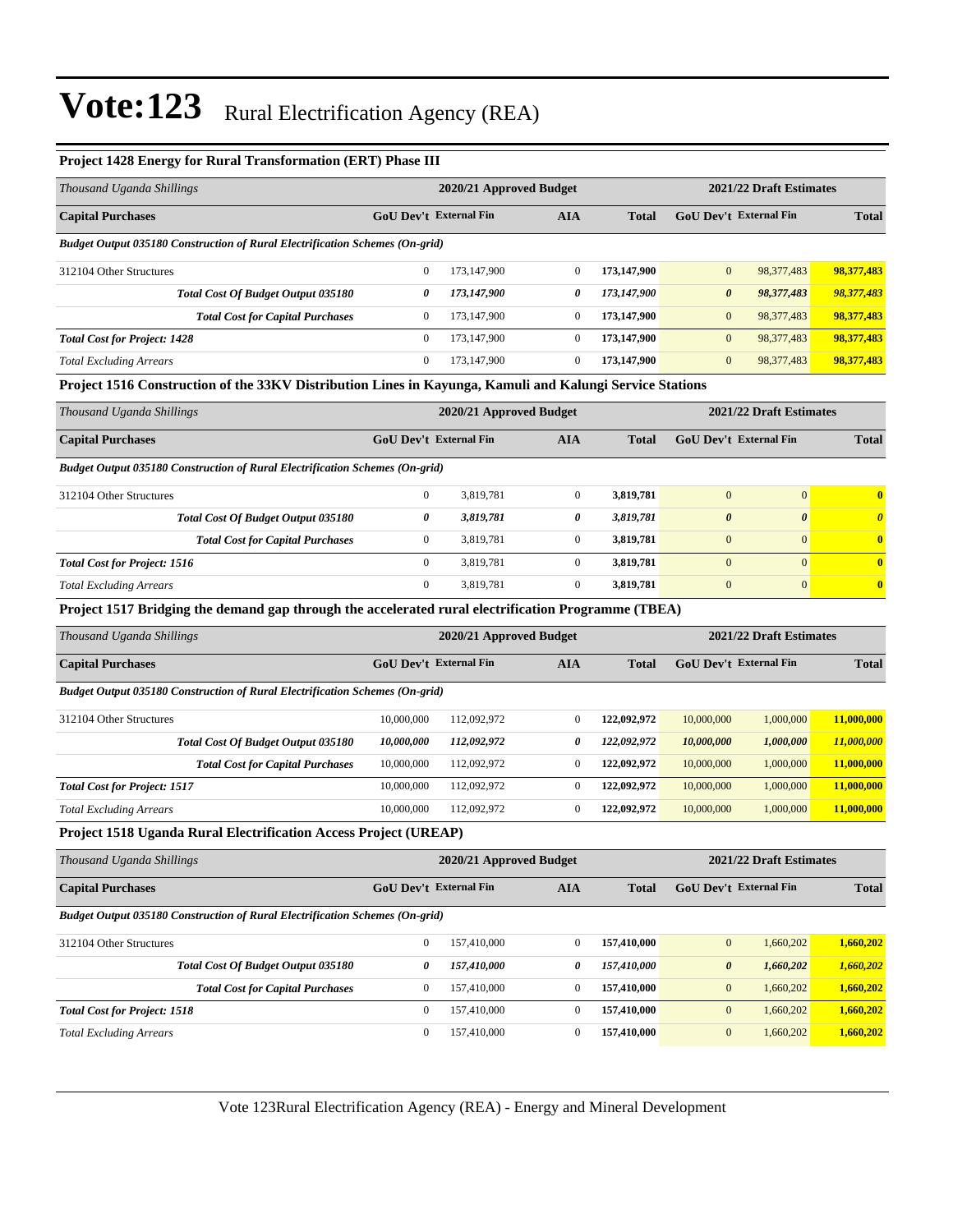### **Project 1753 Retooling of Rural Electrification Authority**

| Thousand Uganda Shillings                                                           |                               | 2020/21 Approved Budget |              |              | 2021/22 Draft Estimates |                               |              |
|-------------------------------------------------------------------------------------|-------------------------------|-------------------------|--------------|--------------|-------------------------|-------------------------------|--------------|
| <b>Capital Purchases</b>                                                            | <b>GoU</b> Dev't External Fin |                         | <b>AIA</b>   | <b>Total</b> |                         | <b>GoU</b> Dev't External Fin |              |
| <b>Budget Output 035180 Construction of Rural Electrification Schemes (On-grid)</b> |                               |                         |              |              |                         |                               |              |
| 312203 Furniture & Fixtures                                                         | $\mathbf{0}$                  | $\overline{0}$          | $\theta$     | $\bf{0}$     | 144,550                 | $\overline{0}$                | 144,550      |
| 312211 Office Equipment                                                             | $\mathbf{0}$                  | $\mathbf{0}$            | $\mathbf{0}$ | $\bf{0}$     | 50,000                  | $\overline{0}$                | 50,000       |
| 312213 ICT Equipment                                                                | $\Omega$                      | $\mathbf{0}$            | $\mathbf{0}$ | $\bf{0}$     | 1,240,318               | $\overline{0}$                | 1,240,318    |
| Total Cost Of Budget Output 035180                                                  | 0                             | 0                       | 0            | 0            | 1,434,868               | $\boldsymbol{\theta}$         | 1,434,868    |
| <b>Total Cost for Capital Purchases</b>                                             | $\mathbf{0}$                  | $\mathbf{0}$            | $\mathbf{0}$ | $\bf{0}$     | 1,434,868               | $\overline{0}$                | 1,434,868    |
| <b>Total Cost for Project: 1753</b>                                                 | $\mathbf{0}$                  | $\mathbf{0}$            | $\mathbf{0}$ | $\bf{0}$     | 1,434,868               | $\overline{0}$                | 1,434,868    |
| <b>Total Excluding Arrears</b>                                                      | $\mathbf{0}$                  | $\mathbf{0}$            | $\mathbf{0}$ | $\bf{0}$     | 1,434,868               | $\overline{0}$                | 1,434,868    |
|                                                                                     | GoU                           | <b>External Fin</b>     | <b>AIA</b>   | <b>Total</b> | GoU                     | <b>External Fin</b>           | <b>Total</b> |
| <b>Total Cost for Sub-SubProgramme 51</b>                                           | 166,455,964                   | 508,266,771             | 0            | 674,722,735  | 160,832,847             | 101,037,685                   | 261,870,532  |
| <b>Total Excluding Arrears</b>                                                      | 166,455,964                   | 508,266,771             | $\mathbf{0}$ | 674,722,735  | 160,832,847             | 101,037,685                   | 261,870,532  |
|                                                                                     | GoU                           | <b>External Fin</b>     | <b>AIA</b>   | <b>Total</b> | GoU                     | <b>External Fin.</b>          | <b>Total</b> |
| <b>Grand Total for Vote 123</b>                                                     | 166,455,964                   | 508,266,771             | $\bf{0}$     | 674,722,735  | 160,832,847             | 101,037,685                   | 261,870,532  |
| <b>Total Excluding Arrears</b>                                                      | 166,455,964                   | 508,266,771             | $\mathbf{0}$ | 674,722,735  | 160,832,847             | 101,037,685                   | 261,870,532  |